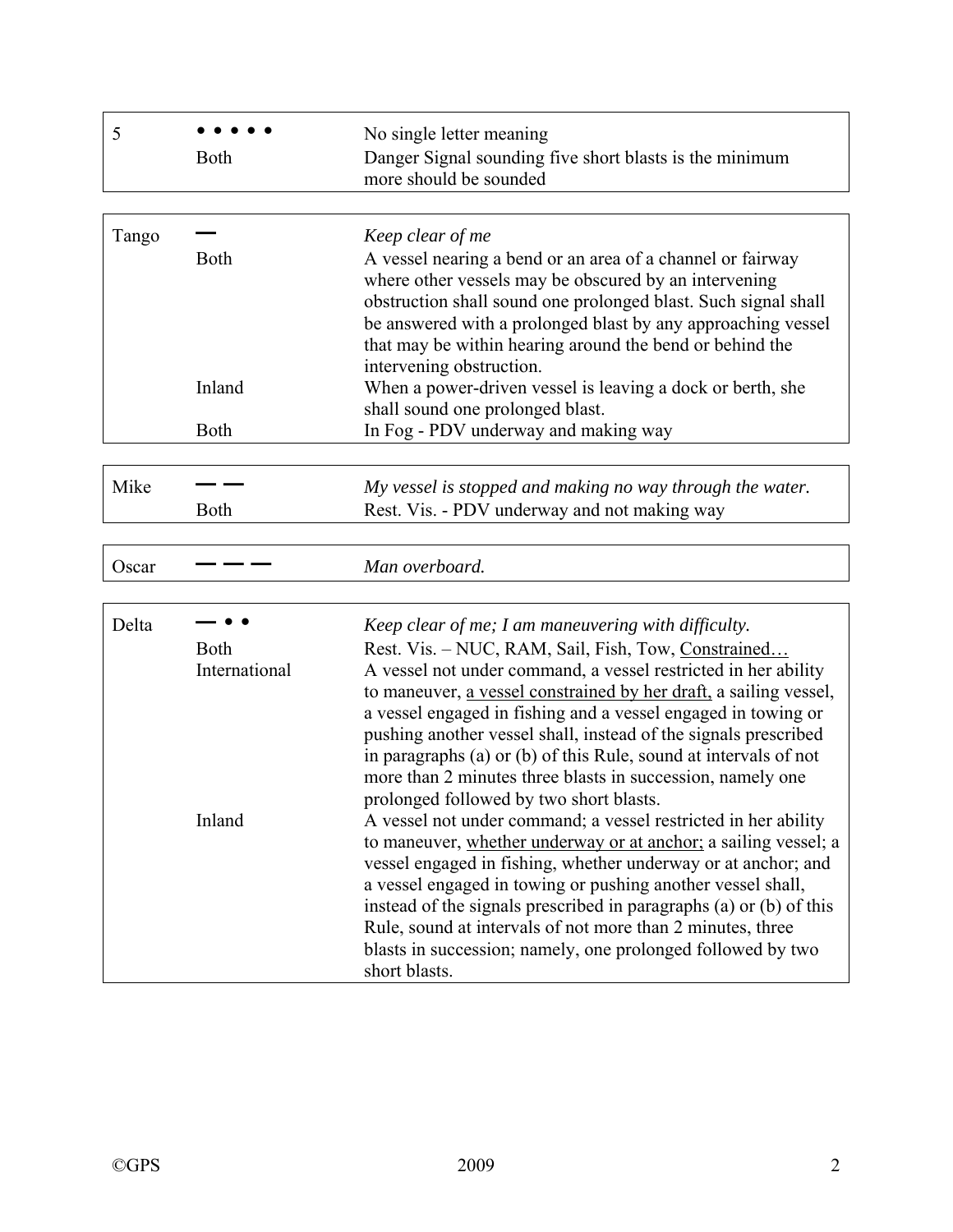| <b>Bravo</b> | <b>Both</b>          | I am taking in, or discharging, or carrying dangerous goods.<br>A vessel towed or if more than one vessel is towed the last<br>vessel of the tow, if manned, shall at intervals of not more than<br>2 minutes sound four blasts in succession; namely, one<br>prolonged followed by three short blasts. When practicable,<br>this signal shall be made immediately after the signal made by<br>the towing vessel.       |
|--------------|----------------------|-------------------------------------------------------------------------------------------------------------------------------------------------------------------------------------------------------------------------------------------------------------------------------------------------------------------------------------------------------------------------------------------------------------------------|
| Golf         | International<br>(1) | Single letter meaning does not apply.<br>When in sight of one another in a narrow channel or fairway:<br>a vessel intending to overtake another shall in compliance with<br>Rule $9(e)(i)$ indicate her intention by the following signals on<br>her whistle:<br>two prolonged blasts followed by one short blast to mean "I<br>intend to overtake you on your starboard side";                                         |
| Zulu         | International<br>(1) | Single letter meaning does not apply.<br>When in sight of one another in a narrow channel or fairway:<br>a vessel intending to overtake another shall in compliance with<br>Rule $9(e)(i)$ indicate her intention by the following signals on<br>her whistle:<br>two prolonged blasts followed by two short blasts to mean "I<br>intend to overtake you on your port side".                                             |
| Charlie      | International        | Yes (affirmative or "The significance of the previous group<br>should be read in the affirmative").<br>When in sight of one another in a narrow channel or fairway:<br>(ii) the vessel about to be overtaken when acting in accordance<br>with Rule $9(e)(i)$ shall indicate her agreement by the following<br>signal on her whistle:<br>one prolonged, one short, one prolonged and one short blast, in<br>that order. |
| Romeo        | <b>Both</b>          | No single letter meaning.<br>A vessel at anchor may in addition sound three blasts in<br>succession; namely, one short, one prolonged and one short<br>blast, to give warning of her position and of the possibility of<br>collision to an approaching vessel.                                                                                                                                                          |